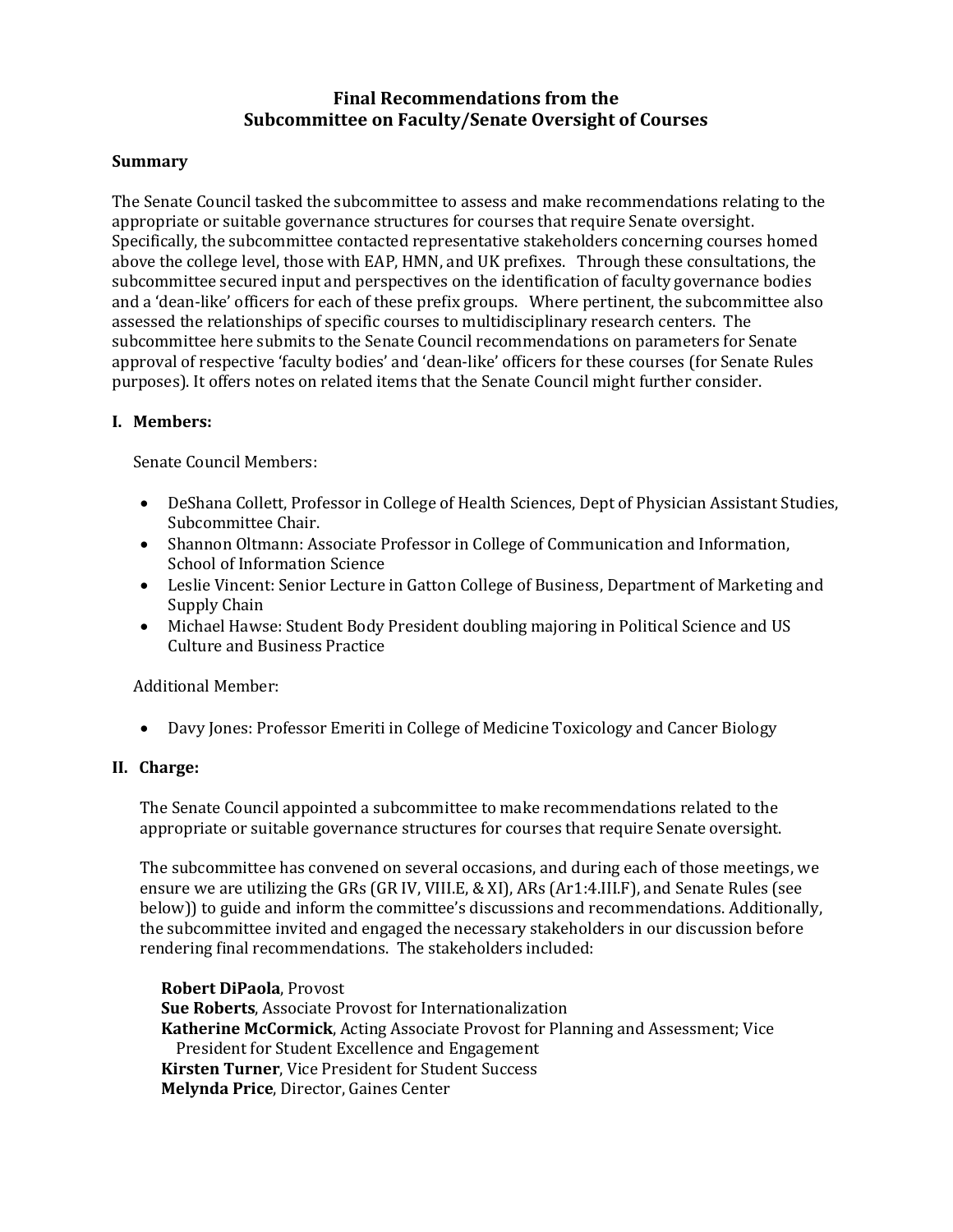# **III. Findings:**

#### A. Foundational Framework Related to Regulations and Rules

Given the current regulatory structure outlined in the Senate Rules, the following foundational Senate rules were provided guidance for which compliance issues have been raised.

- 1. The University Senate must possess and exercise decisional jurisdiction over *all* Senate numbered courses. (GR IV.C.3; SR 3.2 *et seq*)
- 2. Proposals for changes to courses and related educational policies *(including EAP 599, HMN prefix, UK prefix, and any other Senate numbered courses homed outside of a college)*  are initiated by the vote of a Senate-identified *faculty body* that acts in the manner of a voting department faculty. (SR 3.2.2.3.1.1)
- 3. There must be a person who is the "*responsible dean*" for student academic offense cases and educational policy purposes. (SR 6.4.2.2 *et seq*)
- 4. The individual identified as the "dean" must report to the Provost when functioning in the capacity of this purpose.

Relating to Shared Governance Principles. In addition to the foundational Senate policies, the subcommittee recommends including foundational shared government principles related to the faculty body and the "responsible dean."

1. The person who is the "**responsible dean**," for the purposes of EAP 599, HMN prefix, UK prefix, and any other Senate number courses homed outside of a college, shall provide an **annual report** to the Senate on the academic status and issues of those courses.  ("ensuring accountability to all vested stakeholders"; Strategic Plan)

2. Each committee for EAP, HMN, UK 101/201, and similar courses outside of a college ought

a. Be a **majority** of faculty, with not more than 50% at or above the title of department chair

b. Include a *student representative*

c. Only the faculty members (GRVII.E.3-5) vote on the educational policy items

B. Findings Concerning Specific Courses, Academic Administration and Educational Units

The subcommittee initially identified several credit-bearing courses of organizational structure that were not in compliance with the current regulatory structure found in the University Senate Rules. To identify all Senate-numbered courses that are currently homed outside of a college, the subcommittee requested and received from the UK Registrar's Office an inventory of all classes offered at UK over the last eight years. The inventory included the educational units for each course.

The subcommittee identified the following courses that did not have a Senate-concurred faculty body and did not identify a responsible Dean for educational policy and academic discipline.

#### **Courses:**

- EAP 599
- HMN prefix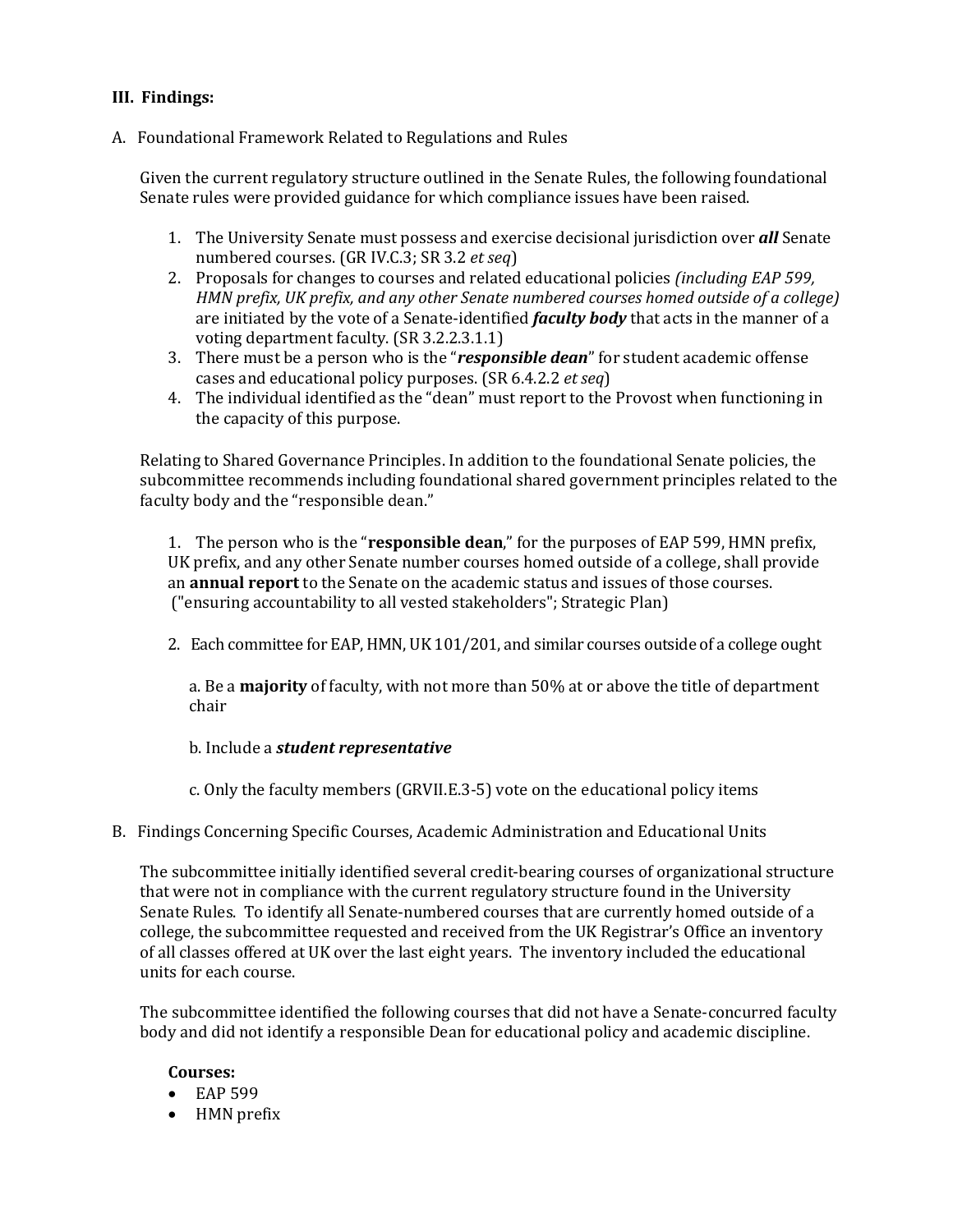$\bullet$  UK 101/201, etc. prefix

The subcommittee identified the following MDRC educational units at the Provost office, with structure/reporting/course homing issues.

# **MDRC:**

- Gaines(undergraduate)
- Bioinformatics
- Center for Interprofessional Health Education

# **Non-existent Centers:**

• MBA Center (B&E 650, MBA 645, MBA 646, MBA 647, MBA 648, MBA 650, MBA 660).

### **IV. Recommendations:**

NOTE: The subcommittee *notes* the very recent creation by the Provost of the position "Senior Associate Provost for Administration and Academic Affairs." The officer has a broad supervisory leadership role over the several educational unit centers (Gaines, Biomedical Informatics, and Interprofessional Health Education) that are in the Provost area. The subcommittee did not specifically address what might be the relationship of this office to the officer roles recommended below for specific situations but does advise that the Senate Council may further consider this question.

# **A. EAP 599**

1. Faculty Body

Sue Roberts *described* that for EAP 599 educational policy purposes, she uses both an Education Abroad Committee (EAC) and an International Affairs Council (IAC), the former being a subset committee of the latter.

Sue Roberts *recommended* that the Senate approve the IAC to act as the 'faculty body' for the purposes of educational policy concerning the course (e.g., approving proposals to the Senate for changes to the course).

The *subcommittee recommends* that the Senate approve the IAC to act as the 'faculty body' for the purposes of educational policy concerning the course (e.g., approving proposals to the Senate for changes to the course).

The subcommittee *recommends* the Senate specify that

- the majority of the voting membership of the IAC be faculty, of which not more than half have administrative titles at or above the level of a department chair,
- the committee membership includes a student member,
- only the faculty membership of the committee vote on educational policy matters.
- 2. Dean Educational Policy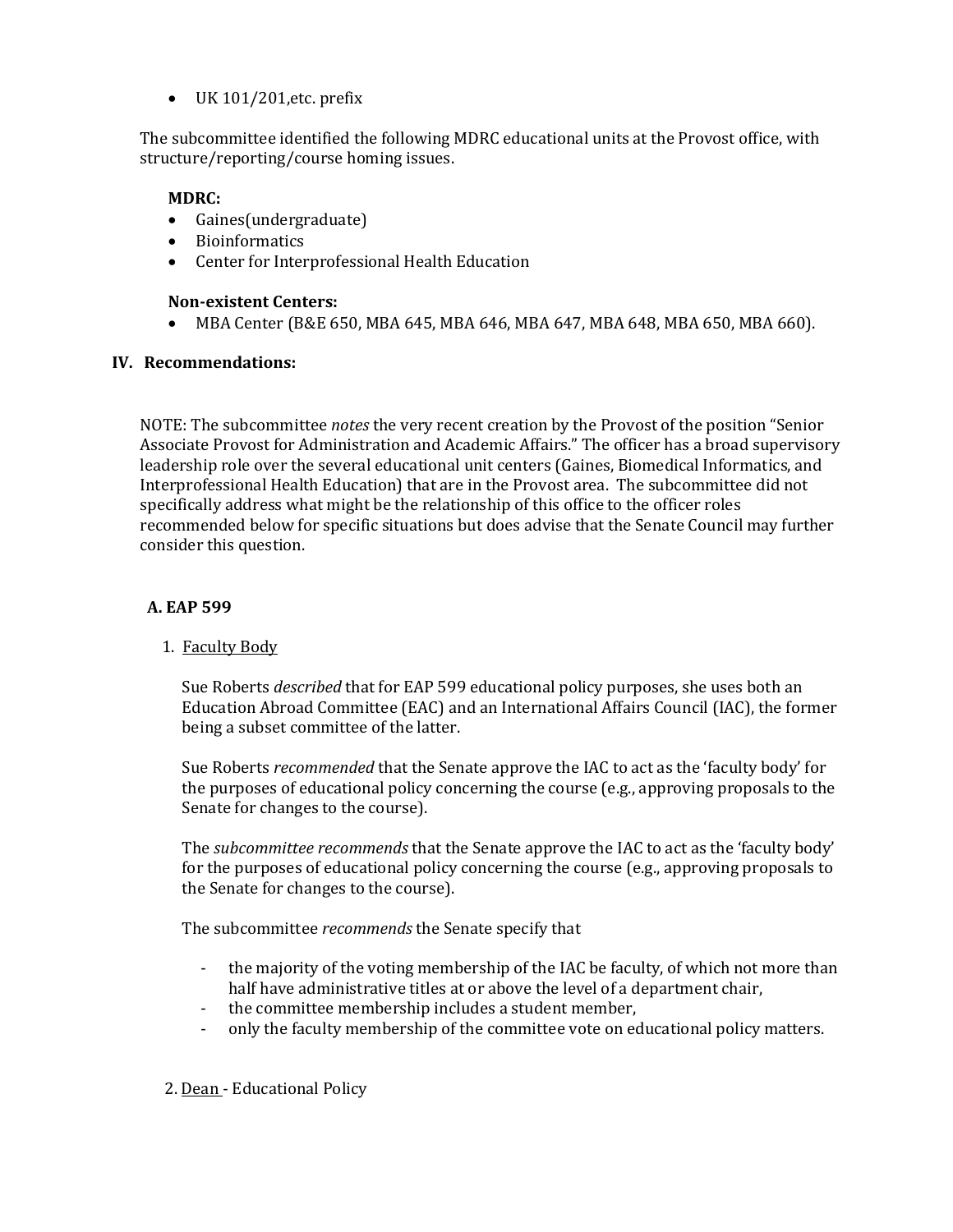Sue Roberts *described* that no person is currently designated by the Senate as the "dean" of this course for Senate educational purposes.

 Sue Roberts *recommended* that the position of her office be designated by the Senate as the "dean" of this course for educational policy purposes.

The *subcommittee recommends* that the Senate approve the position of Associate Provost for Internationalization (or similar future Provost area officer) be designated by the Senate as the "dean" of this course for educational policy purposes.

3. Dean –Academic Disciplinary Cases

Sue Roberts *described* that no person is currently designated by the Senate as the "dean" of this course for academic disciplinary purposes.

 Sue Roberts *recommended* that the dean of the college in which the student is enrolled be designated by the Senate as the "dean" of this course for academic disciplinary purposes.

The *subcommittee recommends* that the Senate approve the position of her office be designated by the Senate as the "dean" of this course for academic disciplinary purposes.

NOTE: The subcommittee *notes* that for pedagogical reasons, the University Senate rule prescribes that the responsible "dean" for academic offense in a course is the dean of the college that homes the course. For example, what 'academic cheating' looks like in the course of one college's discipline may look different from what it looks like in another college's disciplines. The subcommittee's recommendation here is that (for reasons of the idiosyncrasy of EAP 599) the dean of the student's enrollment be the responsible dean of academic offenses *is a singular exception* to the pedagogically-based Senate rule.

#### **B. HMN Courses**

1. Faculty Body

Melynda Price *described* that for the HMN educational policy purposes, she has articulated specifics of a faculty committee to act as the 'faculty body' responsible for the HMN courses. This faculty committee is the same faculty body that is responsible for the activities of the Gaines Center.

Melynda Price *recommended* that the Senate approve that the same faculty committee that acts as the 'faculty body' for the Gaines Center is the same faculty committee/body that makes educational policy decisions about the HMN courses (e.g., approving proposals to the Senate for changes to the course).

The *subcommittee recommends* that the Senate approve the same faculty committee that acts as the 'faculty body' for the Gaines Center is the same faculty committee/body that makes educational policy decisions about the HMN courses (e.g., approving proposals to the Senate for changes to the course).

The subcommittee *recommends* the Senate specify that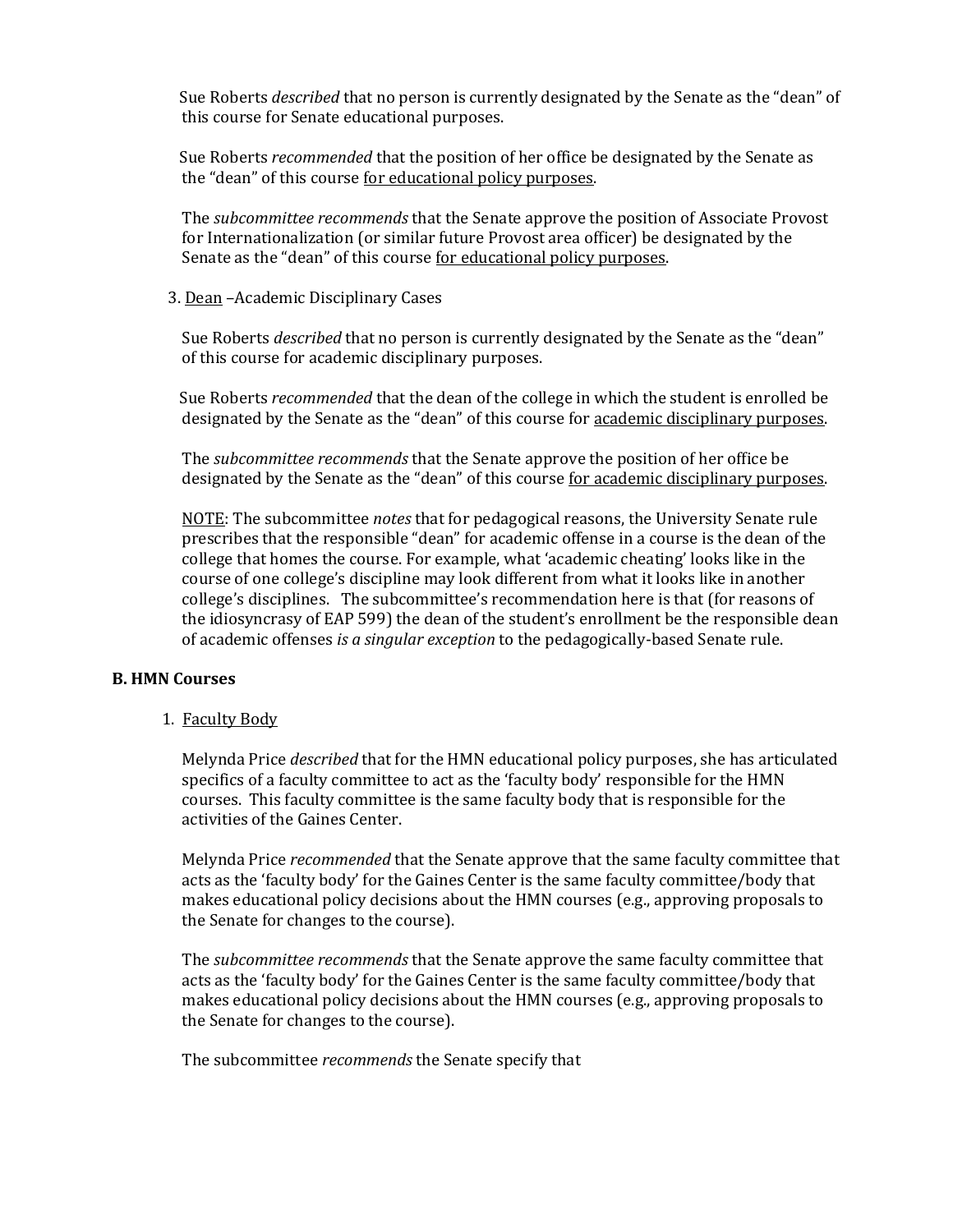- the majority of the voting membership of the HMN faculty committee be faculty, of which not more than half have administrative titles at or above the level of a department chair, which is currently the case.
- the committee membership includes a student member,
- only the faculty membership of the committee votes on educational policy matters.

NOTE: The subcommittee *notes* that in the above academic structure, the HMN courses are 'aligned closely with,' but not formally 'homed within' the Gaines Center, pursuant to SR 3.3 that credit-bearing courses are not formally homed within multidisciplinary research centers. Rather, the HMN courses are 'homed at' the Provost's office.

NOTE: The subcommittee notes that in the above recommendation, the HMN courses will be individually homed at the Provost Office, closely aligned with the Gaines Center but not themselves contained in a 'unit' structure. The subcommittee further notes that an educational unit structure, "Interdisciplinary Instructional Program," is a kind of educational unit that can home credit-bearing courses (e.g., as Honors used to do for HON courses before Honors became its own college). The subcommittee in this report does not take a position for/against the concept that the HMN courses be gathered into a unit structure, such as IIP, homed at the Provost Office lateral to, and closely aligned with, the Gaines Center. However, the subcommittee draws this concept to the attention of the Senate Council for potential further consideration and discussion with affected stakeholders.

2. Dean – Educational Policy

 Melynda Price *described* that for the HMN courses, there is not currently an officer approved by the Senate to act as "dean" for educational policy purposes (the former "Dean of Undergraduate Studies" position having been abolished by a previous Provost). Melynda Price *recommended* that the position of Director of the Gaines Center be designated by the Senate as the "dean" of the HMN courses for educational policy purposes.

The subcommittee *recommends* that the position of Director of the Gaines Center be designated by the Senate as the "dean" of the HMN courses for educational policy purposes.

3. Dean – Academic Disciplinary Cases

Melynda Price *described* that for the HMN courses, there is not currently an officer approved by the Senate to act as "dean" for academic disciplinary purposes (the former "Dean of Undergraduate Studies" position having been abolished by a previous Provost).

Melynda Price *recommended* that the position of Director of the Gaines Center be designated by the Senate as the "dean" of the HMN courses for academic disciplinary purposes.

The subcommittee *recommends* that the position of Director of the Gaines Center be designated by the Senate as the "dean" of the HMN courses for academic disciplinary purposes.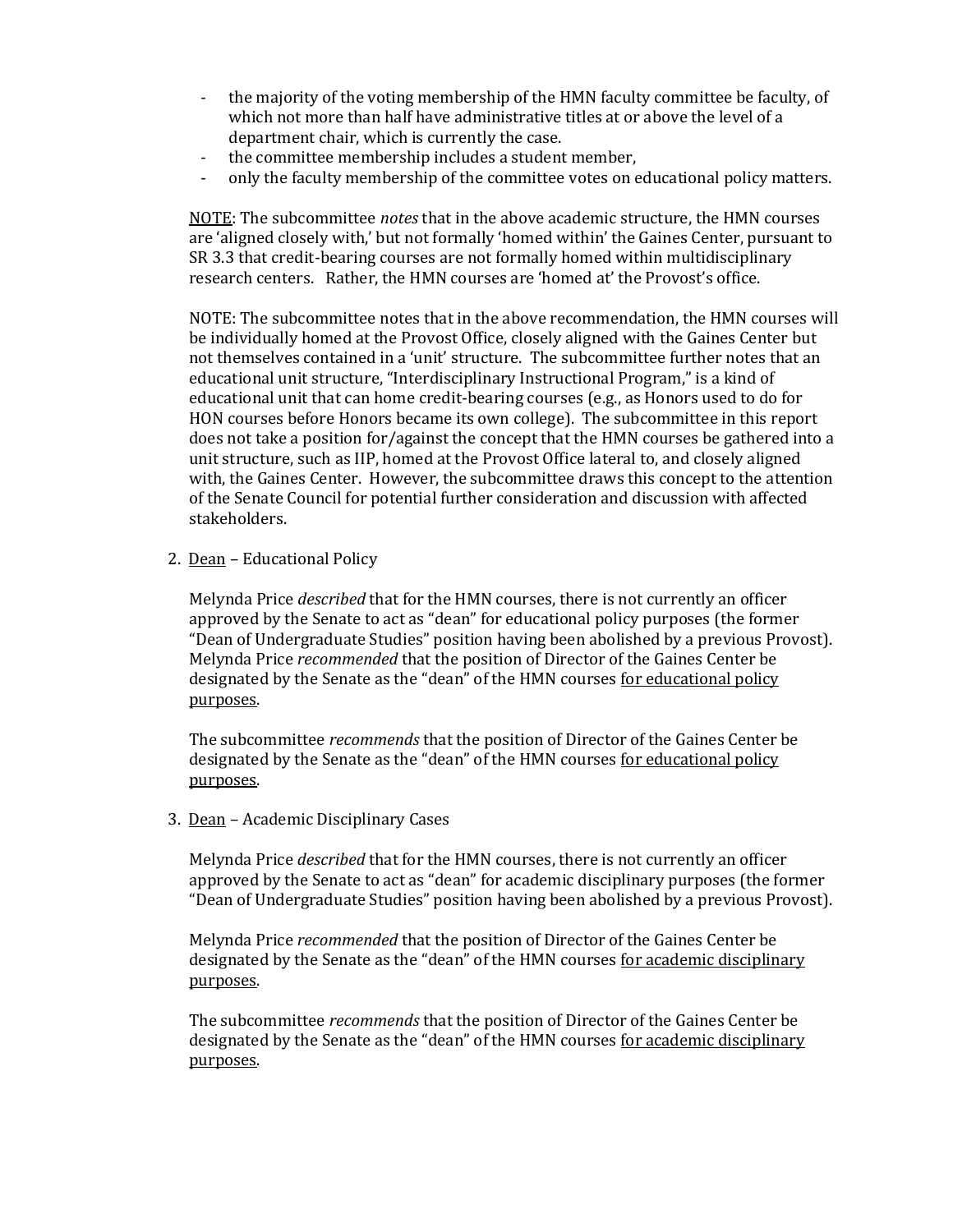NOTE: The subcommittee *notes* that in the above recommendation, the Director being also the Dean is akin to colleges that have no departments, in which a single person has both the functions of 'chair' and of 'dean.'

#### **C. UK Prefix Courses**

#### 1. Faculty Body

Kirsten Turner *described* that the original faculty committee for 'UK' prefix courses had not been functioning in recent times. She described the establishment of a new faculty committee that seemed to have few members that are faculty without administrative title and has no student member.

Kirsten Turner *described* that she supports the use of a faculty committee with the parameters identified by the subcommittee, as the 'faculty body' of the UK prefix courses, for Senate purposes.

The *subcommittee recommends* that the Senate approve the use of a faculty committee (with the following parameters identified by the subcommittee) as the 'faculty body' of the UK prefix courses for Senate purposes.

The subcommittee *recommends* the Senate specify that

- the majority of the voting membership of the faculty committee on UK prefix courses be faculty, of which not more than half have administrative titles at or above the level of a department chair, which is currently the case.
- the committee membership includes a student member,
- only the faculty membership of the committee votes on educational policy matters.

#### 2. Dean - Educational Policy

Kirsten Turner *described* that there is currently no person approved by the Senate to serve as the 'dean' of the UK prefix courses for educational policy purposes.

Kirsten Turner *recommended* that the Senate approve an administrative officer as the "dean" of the UK prefix courses and that for this educational policy purpose, the officer reports to the Provost.

The subcommittee *recommends* that the Senate designate an administrative officer as the "dean" of the UK prefix courses and that for this educational policy purpose, the officer reports to the Provost.

#### 3. Dean – Academic Disciplinary Cases

Kirsten Turner *described* that there is currently no person approved by the Senate to serve as the 'dean' of the UK prefix courses for academic disciplinary purposes.

Kirsten Turner *recommended* that the Senate approve an administrative officer as the "dean" of the UK prefix courses and that for this academic disciplinary purpose, the officer reports to the Provost.